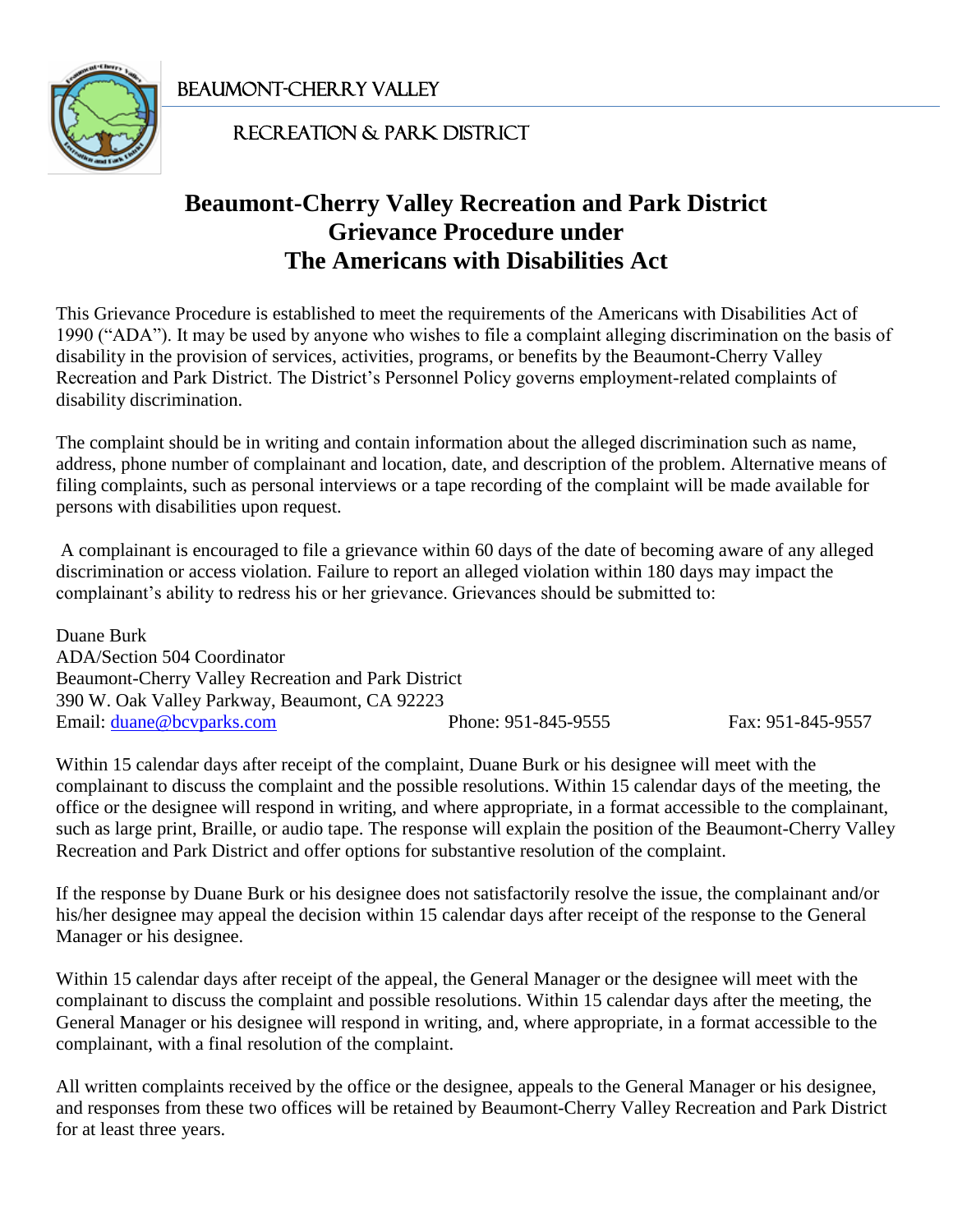Beaumont-Cherry Valley Ī



### Recreation & Park District

# **Americans with Disabilities Act Section 504 of the Rehabilitation Act of 1973 Grievance Form**

Instructions: Please fill out this form completely. A printed or typed response is recommended. Sign and return to the address on last page by email, fax, mail or in person. If you need an accommodation to complete or submit this form, please contact the ADA/Section 504 Coordinator as indicated on this form.

|                                                      | 1. Complaintant:                                                                                     |
|------------------------------------------------------|------------------------------------------------------------------------------------------------------|
|                                                      |                                                                                                      |
|                                                      |                                                                                                      |
|                                                      |                                                                                                      |
|                                                      | 2. Person Discriminated Against: (if other than the complainant): __________________________________ |
|                                                      |                                                                                                      |
|                                                      |                                                                                                      |
|                                                      | 3. Department or person which you believe has discriminated (if known):                              |
|                                                      |                                                                                                      |
|                                                      |                                                                                                      |
|                                                      |                                                                                                      |
|                                                      |                                                                                                      |
| discriminated:                                       | 4. Describe the acts of discrimination providing the name(s) where possible of the individuals who   |
|                                                      | ,我们也不能在这里的时候,我们也不能在这里的时候,我们也不能会在这里的时候,我们也不能会在这里的时候,我们也不能会在这里的时候,我们也不能会在这里的时候,我们也不                    |
| 5. Have efforts been made to resolve this complaint? |                                                                                                      |
| Yes No                                               |                                                                                                      |
|                                                      | If yes: what efforts have been taken and what is the status of the grievance?                        |
|                                                      |                                                                                                      |

\_\_\_\_\_\_\_\_\_\_\_\_\_\_\_\_\_\_\_\_\_\_\_\_\_\_\_\_\_\_\_\_\_\_\_\_\_\_\_\_\_\_\_\_\_\_\_\_\_\_\_\_\_\_\_\_\_\_\_\_\_\_\_\_\_\_\_\_\_\_\_\_\_\_\_\_\_\_\_\_\_\_\_